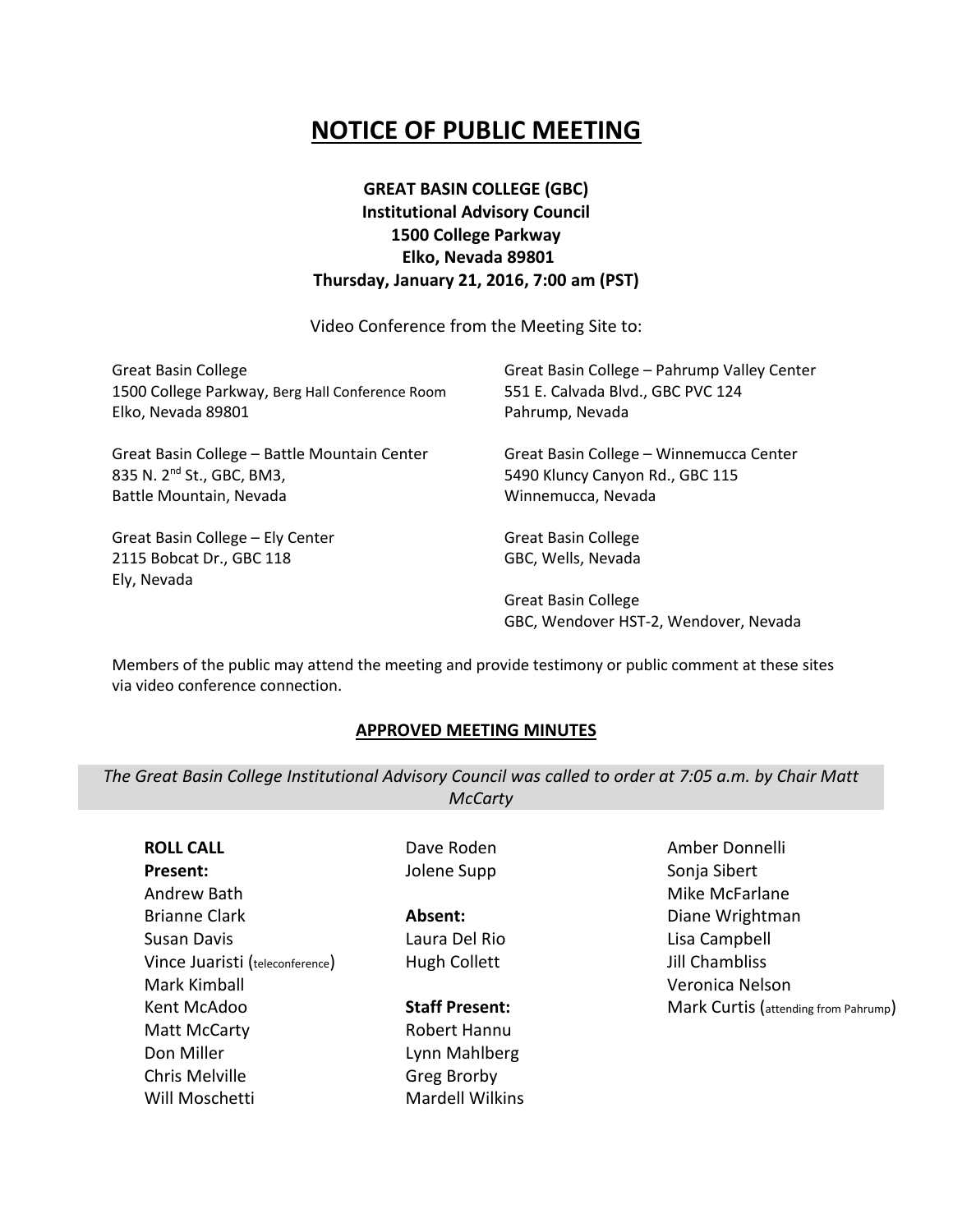**1. Public Comment** *(see foregoing notation regarding public comment)* **Information** None.

### **2. Approval of Minutes –** *Matt McCarty* **Information/Action**

GBC Institutional Advisory Council will review, recommend changes, and/or approve the minutes of the GBC IAC meeting on November 19, 2015. **MOTION:** Will Moschetti made a motion to approve the minutes with an amendment to the minutes of November 19, 2015 under item #8 New Business to state that the GBC IAC will consider formally approving a resolution or letter of support for state college designation for GBC; Don Miller seconded the motion and the motion was **APPROVED.** 

# **3. President's Report –** *Dr. Mark Curtis* **Information**

GBC President Mark Curtis provided updates to the GBC IAC on the following topics and answered questions.

- A. State College President Curtis reported there was a lengthy discussion on the state college initiative at the December meeting of the Academic, Research and Student Affairs Committee (ARSA). The report was received well and accepted by the committee. Out of this committee came a recommendation that a further discussion be had at the Special Board of Regents meeting that is scheduled for tomorrow (January 22). It seems now that it has morphed into a broader discussion about how the entire NSHE system is organized and who should be doing and providing what and whether there is a need for more state colleges. President Curtis has let the Chancellor, the chair of the ARSA Committee and the chair of the Board of Regents know that he is not happy with this development. President Curtis has been assured that there is nothing sinister is going on and that they are only trying to figure out what to do in Nevada to serve students better. He encouraged Mark to not remain silent tomorrow. President Curtis will be direct in his comments at tomorrow's special Board of Regents' meeting. At the last meeting of the GBC IAC it was requested that an agenda item to discuss/consider formal support of the state college designation for GBC at this meeting. President Curtis suggested that if a letter of support is drafted and approved he'd like a copy in hand to present with his documentation to the Board of Regents.
- B. Pahrump Land Acquisition Update President Curtis reported more frustration on the land acquisition. In December of 2014 we were granted the land through federal legislation with the provision that it would be deeded to us in 180 days. Fast forward we still don't have the deed. The process is moving very slowly. The environment assessments are being completed. The NSHE property lawyer is working on documents and we are closing in on completion of the transfer. Later today President Curtis is meeting with community leaders in Pahrump to keep them abreast of the situation. Vince Juaristi asked if the BLM is dragging their feet or are they acting in good faith. President Curtis said there is no reason to believe the pace is intentional. The process is just slow.
- C. Funding Formula Changes President Curtis reported there will be some discussion on budget themes at tomorrow's special Board of Regents' meeting. The funding formula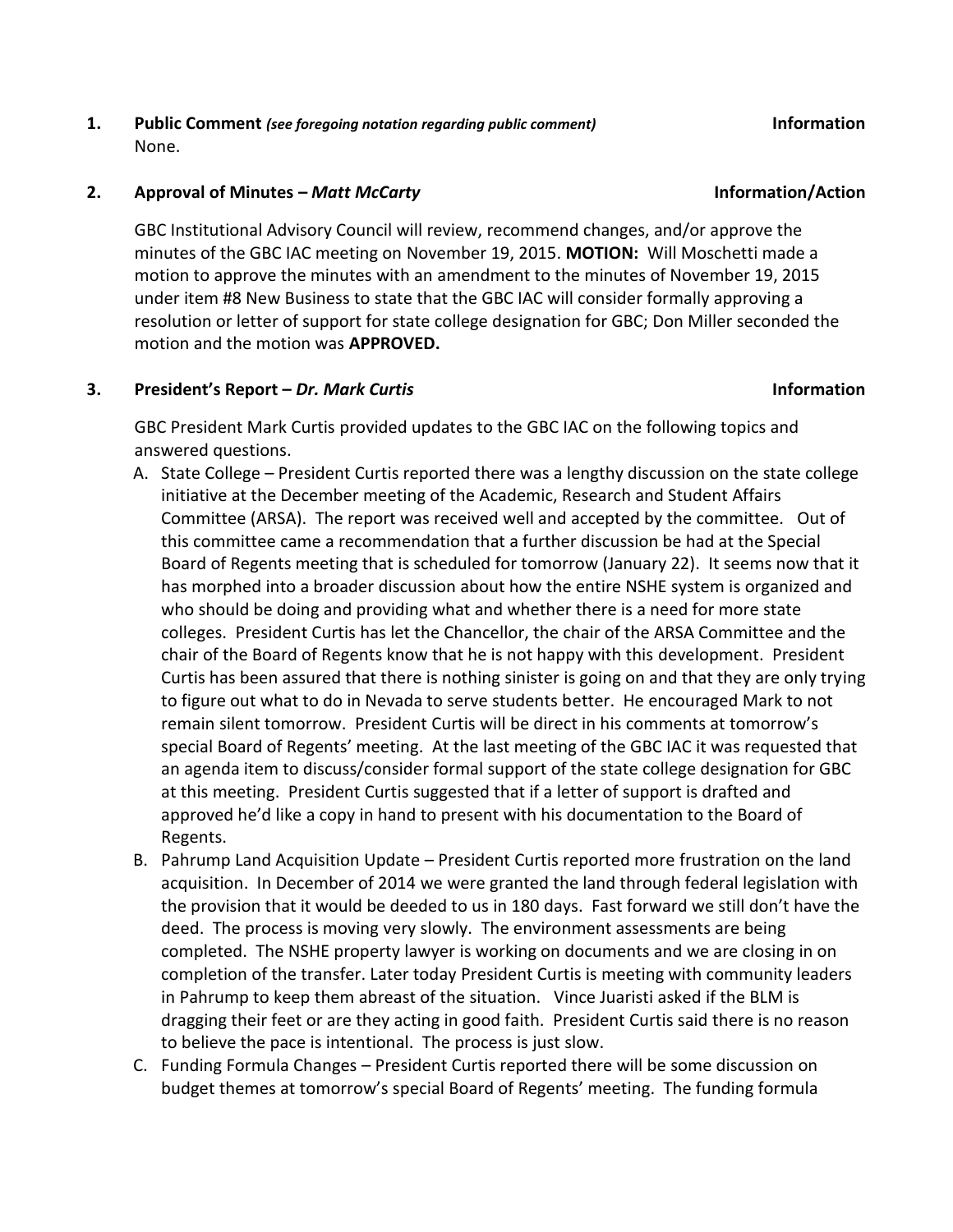change the weighted student multiplier for workforce development courses (CTE programs) will be discussed. The multiplier should change because we have smaller classes and expensive equipment and expensive faculty. The change will be chief among the budget requests going to the Governor. If we get this changed it will make a big difference at Great Basin College.

### **4. GBC Foundation Update –** *Greg Brorby* **Information**

Greg Brorby, GBC Foundation Director, provided an update on Foundation activities. He reported last fiscal year the Foundation dispersed \$347,000 to college. The spring scholarships disbursement was \$87,000. For the full academic year the Foundation has awarded 170 scholarships that average about \$1,000 each. Greg has been working on the putting together a list of needs for the college and many departments have submitted their needs that they would like the Foundation's assistance. The list will become a donor shopping list presented at different functions. The next GBC Foundation Trustee meeting is this afternoon at noon. The Foundation is recruiting for additional trustees as they are down to 12 trustees now. If you have suggestions please let Greg know. The Foundation Trustees are the governing body for the Foundation. There are also several committees such as the development committee to cultivate donors and fundraising strategies; the stewardship committee; and the finance committee for financial issues. The Foundation is also developing an alumni association task force to develop an alumni association. There are 7 -10 members on the taskforce and Greg hopes to raise that to 17 or 19.

# **5. Board of Regents' Community College Committee Update –** *Matt McCarty*

GBC IAC Chair Matt McCarty gave an update on the previous meeting of the NSHE Board of Regents' Community College Committee on November 30, 2015. Matt had reported at that meeting that the GBC IAC had informally given support to the President and the GBC Foundation had discussed it as well. This led to a call from legal counsel that action was being taken on an informational item. In review of the minutes of that GBC IAC meeting on November 19, 2015, The GBC IAC recommended an agenda item at this meeting to consider taking action on formally supporting the state college designation.

# **6. Vice President Reports and Questions Information**

The GBC Vice Presidents gave verbal reports on their departments and answered questions.

A. Academic Affairs/Assessment – Dr. Mike McFarlane reported enrollment is up from the fall semester by 5.6%. The increase comes from the dual credit enrollment, the new health sciences program in Winnemucca and Pahrump and the paramedics program. Online enrollment continues to go up 10% every semester. Programs in general have increases in enrollment. The new Biology and English programs will begin next fall. The two degrees being split from the BAIS program, Bachelor of Art in Natural Resources and Bachelor of Art in Social Science will go the Board of Regents in March for approval. The next new degree that we are currently working on is the Bachelor of Art in Graphic Arts. Mike reported that we now have a site in Hawthorne and we are on verge of having a site in Panaca. The

# **Information**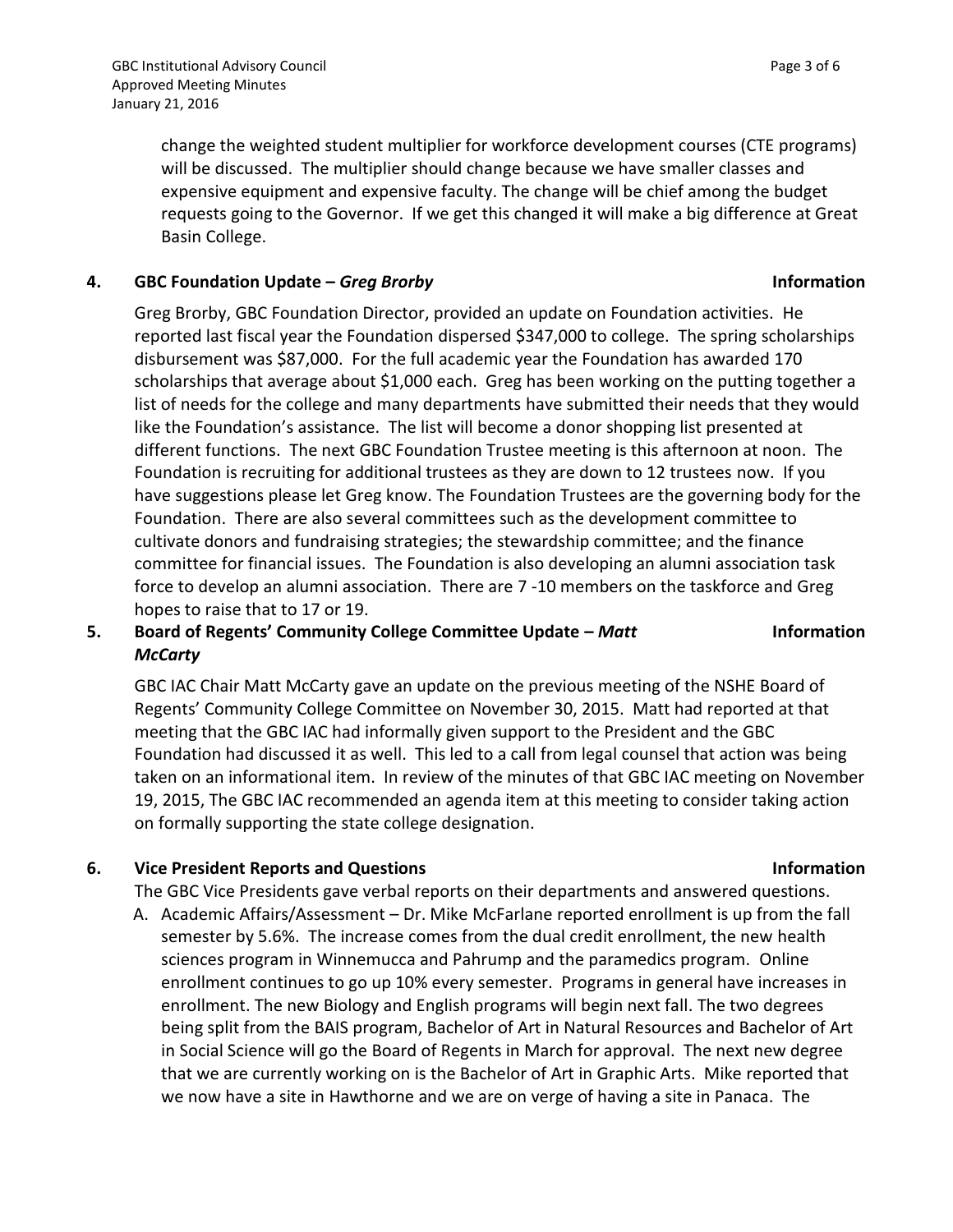Radiology department received a grant to expand the lab facilities and work continues on that.

- B. Student Services– Lynn Mahlberg thanked the Foundation for the scholarship disbursements. Student Services has been out in full force in the service area with recruitment, financial services, tech prep, and MTC scholarship application help. The deadline for the MTC scholarships is March  $1<sup>st</sup>$ . A decision was made to not print schedules for bulk mail starting this spring. Enrollments have not been impacted negatively. We have had very little feedback one way or the other. This decision has saved us \$20,000. GBC will be participating in a few weeks in an online western states college career fair. With our many online programs we want to get into that online environment in any way we can. Kalya McCarson our marketing and social media specialist is doing short online videos on our programs that have had 50,000 hits. Debra Gentry is moving full time to the Veteran's Resource Center. It will be a benefit throughout our service area because they will have IAV access right there and can meet IAV throughout our service area except Pahrump. We are hoping to have access in Pahrump in the future.
- C. Business Affairs Sonja Sibert reported that her area is working on the implementation of the new WorkDay system. The data conversions are being tested now and Phase 2 begins next week. They will be doing demonstrations for faculty and staff later this semester with formal training in June. The go live date is in October.

### **7. Formal Support of the State College Concept – Matt McCarty <b>Information/Action**

The GBC IAC will vote on giving their formal support of the state college concept and possibly instruct that a formal letter of support be prepared. Matt McCarty stated that he had wanted to have a letter of support prepared but because of what happened with the November 30<sup>th</sup> meeting he did not. A letter of support can be drafted by Matt McCarty and Dr. Hugh Collett if that is what the GBC IAC would like. There was a discussion on various open meeting law topics including the validity of email votes and whether a letter could be sent via email and voted on that way. The GBC IAC talked about scheduling a special meeting on February 18, 2016 for discussion and debate next month. Matt McCarty entertained a motion to instruct Dr. Collett to draft a letter of support for state college designation for GBC; **MOTION:** by Kent McAdoo, seconded by Will Moschetti, that Hugh draft a letter of support of state college to distribute electronically, seconded by Will Moschetti.

Vince Juaristi would like to accelerate the process to prevent further delay and have Dr. Collett and Mark work on the letter and we provide unanimous consent with the understanding that they know what needs to be put in the letter. **MOTION:** by Will Moschetti that the GBC IAC formally support the state college designation for Great Basin College; motion seconded by Don Miller; motion was **APPROVED** unanimously. A discussion followed regarding the letter of support. Mark Kimball felt that the letter needs to be prepared and discussed at a special IAC meeting. Jolene Supp felt that Matt and Hugh are qualified to write the letter on behalf of the GBC IAC and Chris Melville agreed. Susan Davis and Will Moschetti have a concern about submitting a letter of support that they have not seen. There was more discussion about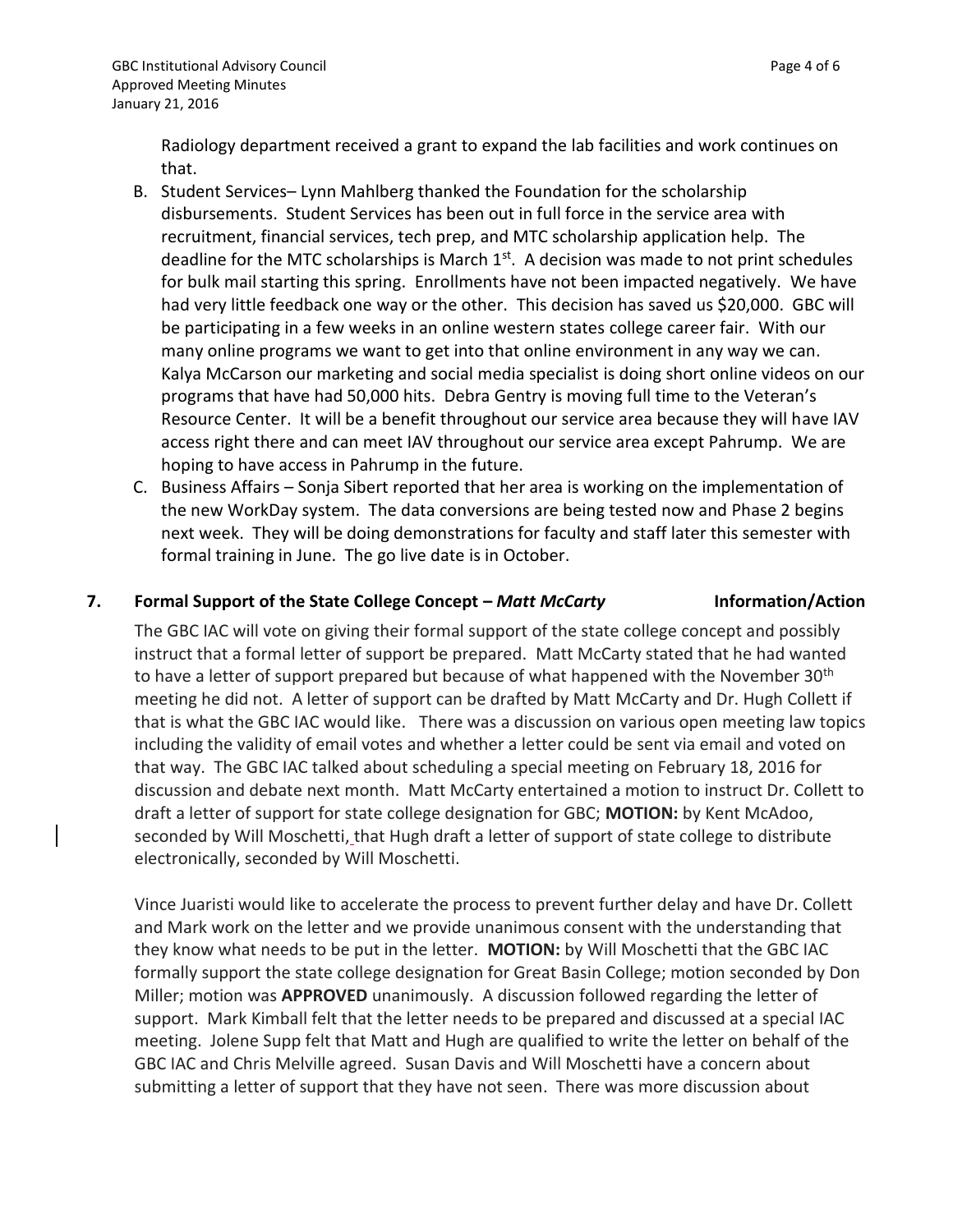preparing the letter to send out electronically for an email vote and if that doesn't work then to schedule a special meeting on February 18, 2016 to discuss and/or take action.

# **8. Member Report Information**

Each committee member will be given an opportunity to provide a verbal report.

- A. Ely Dr. Andrew Bath reported that Veronica Nelson has been doing a good job as the new center director. A gap in teaching faculty was created when Frank Daniels left but Andrew was happy to report that the math instructor position has been filled with the incumbent due to start in August. Don Miller asked Andrew if he is interested still in the dictionary program. Andrew has meet with different community groups but is still looking at the numbers. Don will call Andrew this afternoon to try to provide some assistance.
- B. Elko Brianne Clark no report
- C. Elko Dr. Hugh Collett- not present; no report
- D. Battle Mountain Jill Chambliss reported the appraisals have been done on all of the vacant buildings in town owned by the county. She is waiting to hear about the building next door. Staff has been contacting new students for the start of the semester.
- E. Wells Laura DelRio no report
- F. Washington DC Vince Juaristi reported that the Juaristi Scholarship Fund awarded 70 scholarships this year and it was expanded into Wells. The applications went out to Elko, Spring Creek and Wells high schools.
- G. Pahrump Mark Kimball reported that a business advisory group has been created to meet with Dr. Curtis for lunch to review the status of the land acquisition and review plans to begin to develop the land for a campus. President Curtis added that he has been in communications with Northwest Commission on Colleges and Universities regarding the state college designation and we do not have to do anything as far as accreditation. NWCCU already considers GBC a 4 year college and we are already accredited at the appropriate level.
- H. Elko Kent McAdoo formally thanked Robert Hannu, Dorinda Friez and Brenda Wilkie for working with the scheduling of the Sage Grouse meeting that was held on campus. There was well over 100 people who attended and it was seamless. Kent announced that his wife Cathy McAdoo will be running for the Board of Regents for District 8.
- I. Elko Matt McCarty reported the Elko Area Chamber of Commerce's government affairs committee has started meeting monthly. They will be planning candidate forums for the primary and general elections. The new Elko Conference Center is doing well with bookings that are paying the mortgage.
- J. Wendover Chris Melville thanked the GBC IAC for herding us in the right path today.
- K. Elko Don Miller reported there were 750 kids in  $3<sup>rd</sup>$  grade that will receive the dictionaries this year. They are almost done distributing them. He has been a part of this project for 12 years and it's been extremely rewarding.
- L. Elko Will Moschetti wanted to reiterate that he did not want to imply that Dr. Collett or Matt McCarty could not speak on behalf of the IAC. He has every confidence in them both. He just wanted to make that clear.